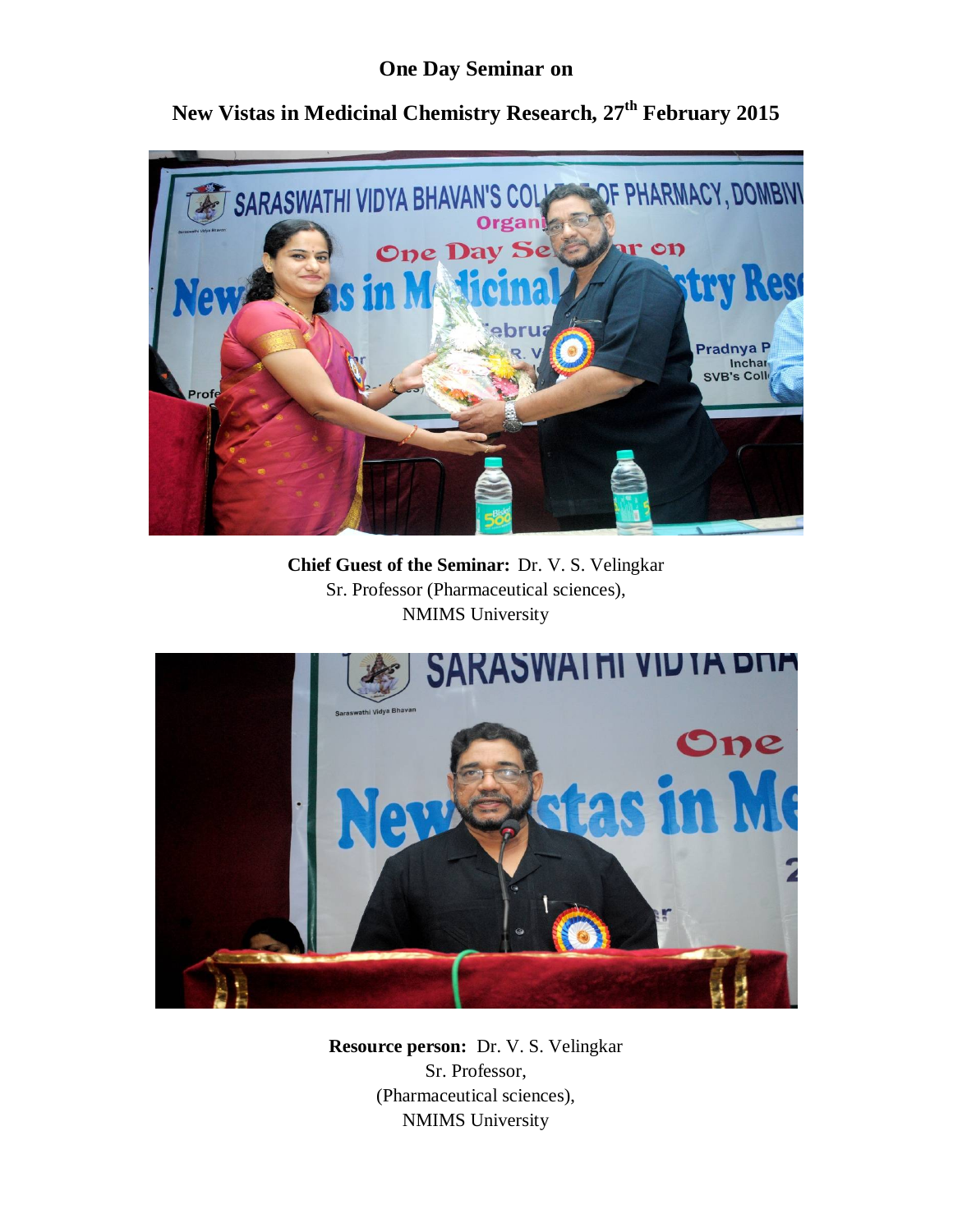

**Resource person**: Dr. Tarur Radhakrishnan Ex-Director-Generic research, USV Limited, Mumbai



**Resource person:** Dr. Krishna Iyer Professor, Pharmaceutical Chemistry, Bombay College of Pharmacy, Kalina